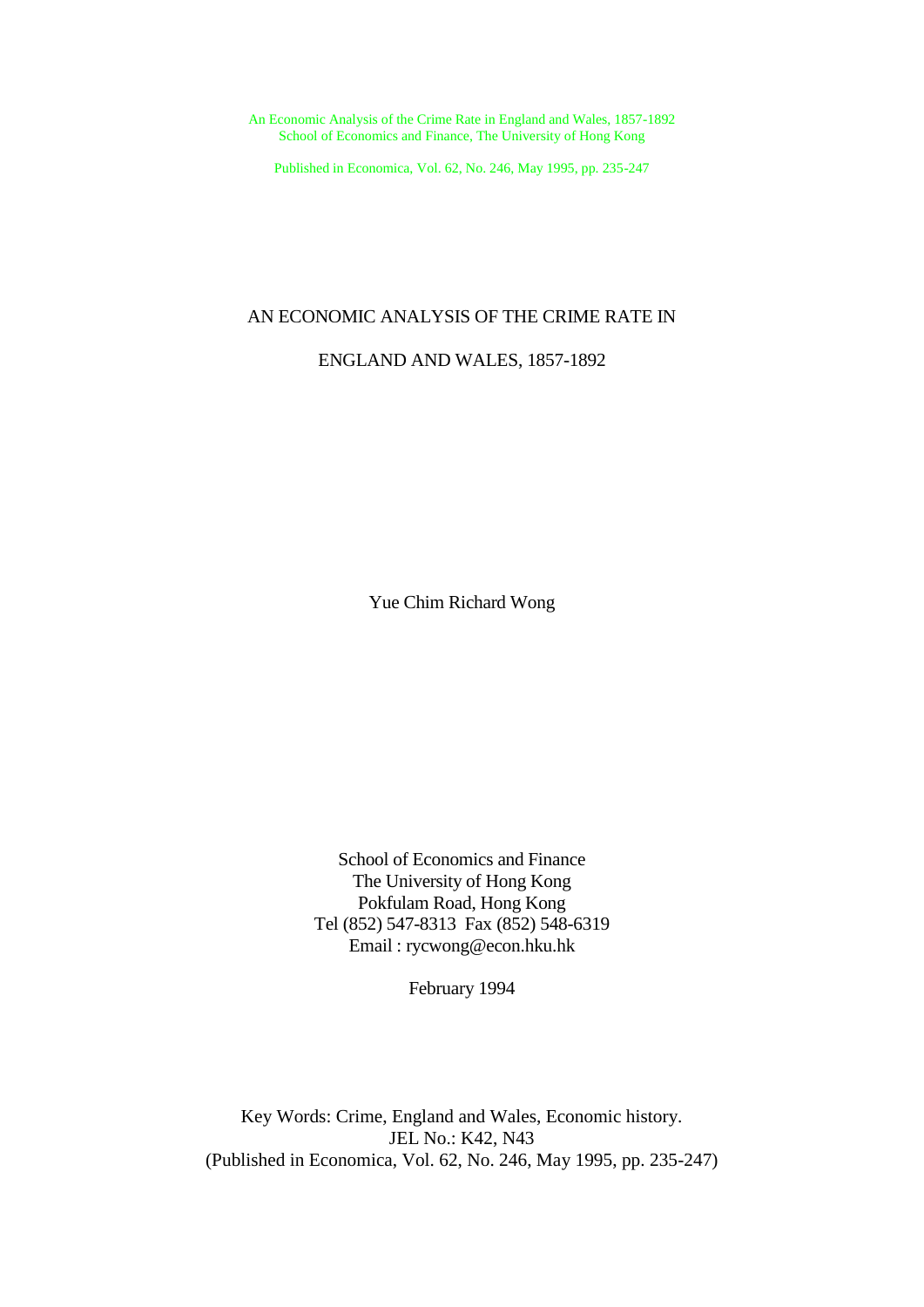Published in Economica, Vol. 62, No. 246, May 1995, pp. 235-247

# **AN ECONOMIC ANALYSIS OF THE CRIME RATE IN ENGLAND AND WALES, 1857-1892**

### **Abstract**

This is an economic analysis of the determinants of the crime rate in England and Wales during 1857-1892. In this period the overall crime rate first rose and subsequently fell. Various analysts have interpreted this to imply that criminal behaviour in this period cannot be explained by economic incentives. Our study finds that the overall crime rate responded to incentives for pursuing legal and illegal activities. Growing economic prosperity and rising educational standards contributed to the overall decline in the crime rate during the second half of the nineteenth century. Cyclical economic fluctuations as proxied by the unemployment rate was also a significant determinant of the crime rate.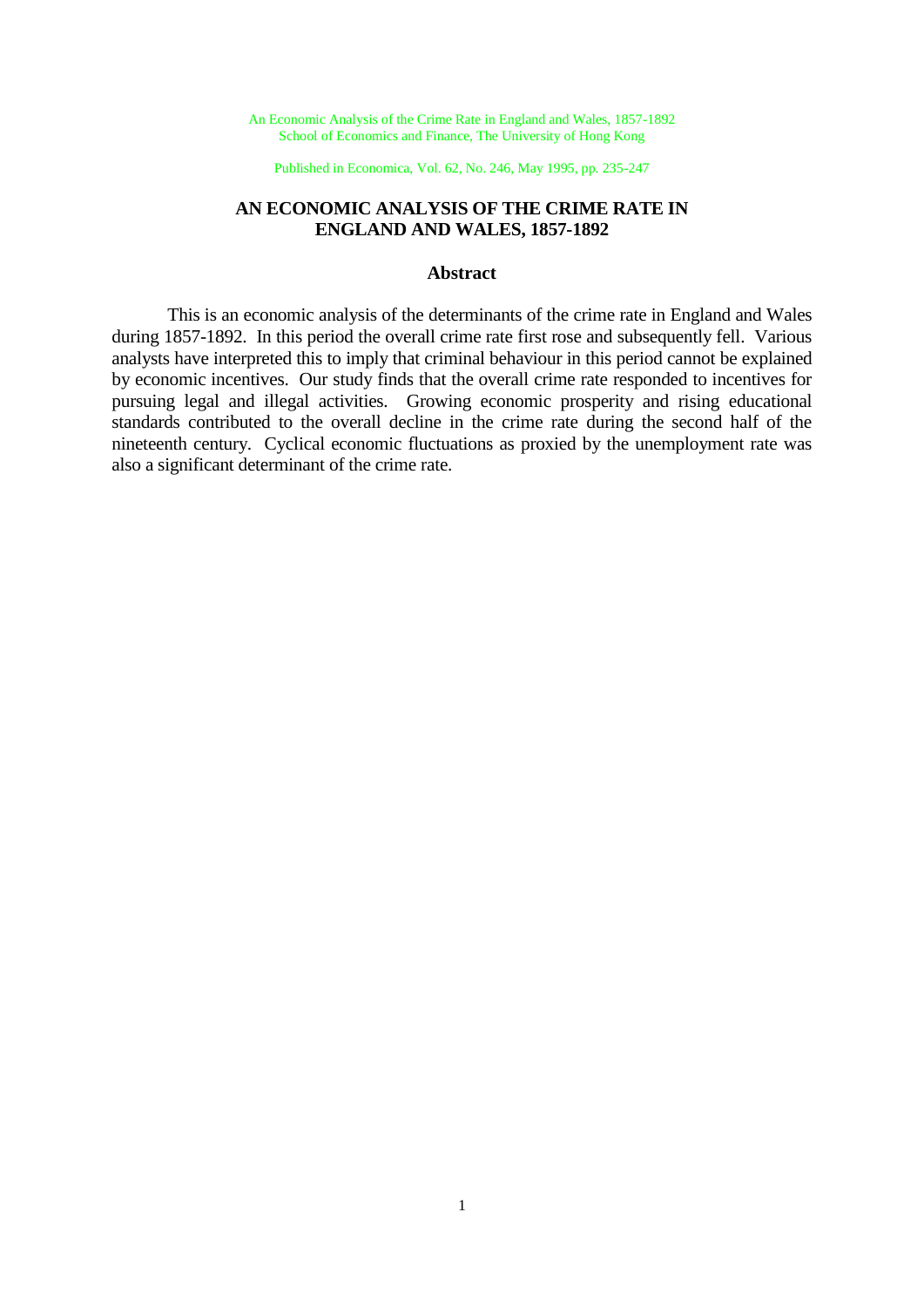## Published in Economica, Vol. 62, No. 246, May 1995, pp. 235-247 AN ECONOMIC ANALYSIS OF THE CRIME RATE IN ENGLAND AND WALES, 1857-1892

Yue-Chim Richard Wong\*

#### I. Introduction

One of the social issues which attracted a great deal of controversy and debate among nineteenth-century contemporaries in England and Wales was that of criminal activity. Two issues have been of particular interest: first, the fluctuation of the crime rate with the business cycle, and second, the long term secular rise of the crime rate in the first half of the nineteenth century, and its subsequent long term decline.

Some nineteenth-century students of crime, for example Morrison (1891), argued on the basis of a variety of figures that criminal activity was unconnected with economic conditions associated with fluctuations in the business cycle (see Tobias, 1972). Many contemporaries were convinced that the crux of the question was not economic want but the existence of a distinct criminal class lurking in the big cities. They did not deny that social and economic circumstances contributed to the existence of such a class, but down played the importance of economic incentives as a factor in determining criminal behaviour. A criminal generation was alleged to exist whereby criminal activity was a phase through which many people passed at a certain period of their life and out of which they later grew. The evidence often cited was the disproportionately large numbers of youthful offenders.

This view was rehabilitated by Tobias (1967), using as evidence mostly materials from contemporary literary sources. He put emphasis on the idea that criminal activity could be better explained in terms of the irremediable depravity of the habitually drunk -- the so-called criminal class. Drink was the ultimate cause of crime, and that if there was a relationship between criminal activity and the business cycle it manifested itself in the overall increase in crimes in good years when the consumption of liquor was high.

On the issue of trends in the crime rate, Tobias argued that the Industrial Revolution created an environment conducive to criminal activities. In particular, the shortage of housing, the lack of education, extensive internal migration, and overcrowded urban settings provided an atmosphere of moral degradation and easy access to criminal opportunities. The situation continued to exist up until mid-century. In the second half of the nineteenth century, the rising tide of Victorian prosperity increased the attractiveness of respectable work, the reformatory and industrial school broke the informal but very effective apprenticeship system that had bound boys to the crime industry very early in life. Better educational facilities and more effective police organization and judicial administration also reduced the crime rate.

Tobias was suspicious of the utility of criminal statistics and preferred to rely on literary sources. But there were quite a few quantitative studies of the relationship between economic conditions and crime. Bonger (1916) after surveying a large number of these contemporary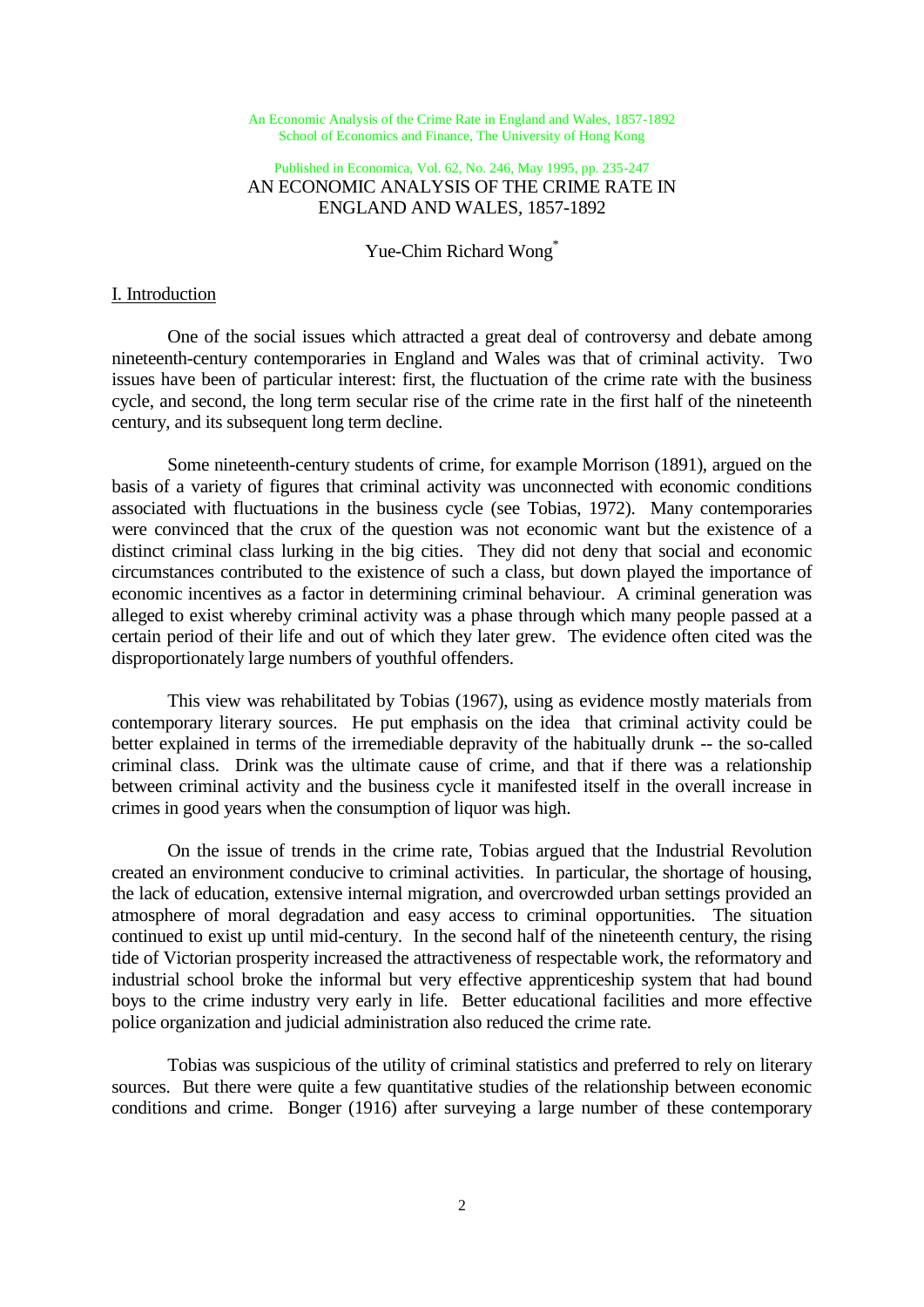### Published in Economica, Vol. 62, No. 246, May 1995, pp. 235-247

studies found "[t]he great majority of authors are of the opinion that economic conditions occupy a more or less important position, but that other factors besides these are also at work....[a] small number of authors are of the opinion that the influence of economic factors is sovereign." The first systematic attempt to relate fluctuations in nineteenth-century crime to the business cycle was made by Thomas (1925). She found weak negative correlations between various crime rates and the business cycle and positive correlations between drunkenness and the business cycle. In general the negative correlations were stronger in the period 1857-74 and weaker during 1875-94.

More recent studies of criminal statistics by Gatrell and Hadden (1972) and Gatrell (1980) showed a clear inverse correlation between the swings of the business cycle and the figures for all offenses and all property offenses. Like Thomas they also found a direct correlation between offenses of drunkenness and assault and the business cycle swings. They drew the conclusion that in times of depression, property offenses tended to rise and offenses of drunkenness and assault tended to fall; suggesting that economic distress was likely to drive people to theft, but it also meant less money spent on drink, and hence less drunkenness and assault. The correlation breaks down by the 1880s, and on the whole it is more convincingly established for the first half of the century than for the second.

To explain this and also to account for the reversed trend in the crime rate in midcentury, Gatrell and Hadden postulated that a significant structural shift in criminal behaviour took place. Aside from the creation of a more efficient police force and judiciary system, they argued that stable and somewhat declining food prices, less severe unemployment fluctuations due to the expansion of export markets for industrial products, and growing prosperity had allowed the working class to ride out short-term periods of unemployment. Crime became more "prosperity induced" than "poverty induced". In other words, criminals were attracted by gains from crime because of an increasingly prosperous society, than forced into crime due to economic misery. By mid-century, according to Gatrell and Hadden, poverty induced crimes simply became less important. For the same reason, the correlations between the crime rate and the business cycle also became weaker over time.

The Gatrell and Hadden view differs from that of Tobias in substantive emphasis and also in terms of methodology. For Tobias quantitative data are not to be trusted and whatever relationship which may exist between crime and economic conditions is uncertain at best. The lack of correlation between crime and economic conditions in the final quarter of the nineteenthcentury is interpreted as favouring such a view. On the other hand, Gatrell and Hadden believed in the usefulness of statistical sources and the uncertain correlations are to be interpreted as indications of changes in behaviour due to other intervening factors. What these two views have in common is a reluctance to rely on an incentives based approach to explain changes in the pattern of the crime rate in nineteenth-century England and Wales.

Whether the concept of a criminal class is a tenable one has been examined by Philips (1977) and Emsley (1987). Philips demonstrated that no clear distinction could be drawn between a dishonest criminal class and a poor but honest working class. Emsley showed that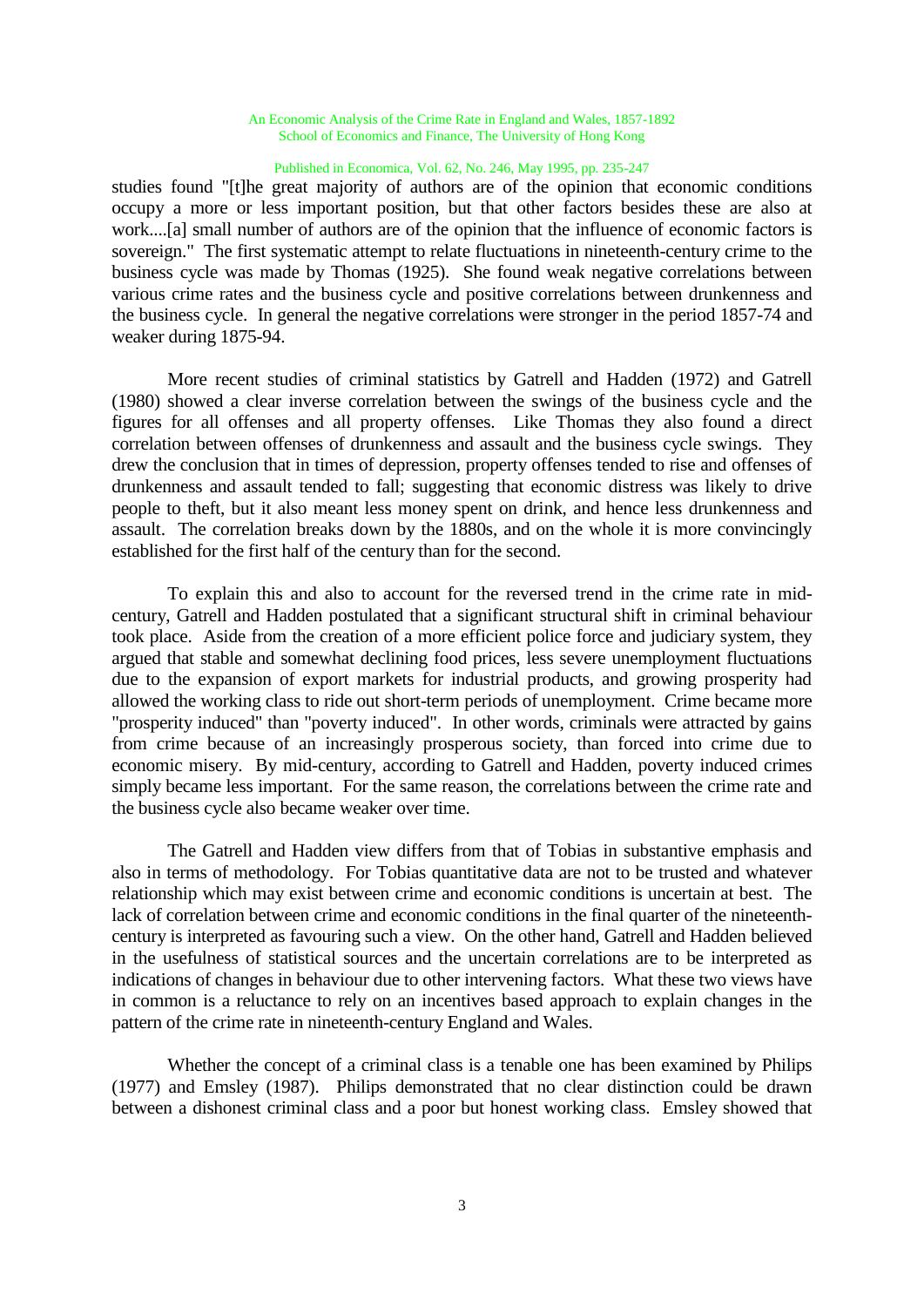### Published in Economica, Vol. 62, No. 246, May 1995, pp. 235-247

Tobias and other nineteenth-century contemporaries considered the criminal class as synonymous with the poor working class. However, court records and statistics show that the overwhelming majority of thefts reported and prosecuted were opportunistic and petty, and most incidents of violence against persons involved people who were either related or who were known to each other. While this may cast some doubt on the usefulness of thinking about criminals as "irremediably depraved and habitually drunk", the important methodological issue is that interpretations based on the opinions of nineteenth century contemporaries may be flawed because they are not always able to establish accurately what actually happened.

The focus of our study is to present an incentives based interpretation of British crime in the second half of the nineteenth-century, which does not have to invoke different factors to separately explain trends in the crime rate on the one hand and fluctuations on the other. The essence of this economic approach is that offenders or potential offenders respond to incentives. The distinction between "prosperity induced" versus "poverty induced" crimes is best considered from the perspective of incentives. Both "pull" factors associated with prosperity and "push" factors associated with poverty can act on incentives for crime in a totally analogous way. The task of the researcher is to identify the factors and measure their effects in determining the relative gains from pursuing legal and illegal activities. Such an approach is not incompatible with theories that rely on unique personal characteristics, but permits the separation of the effect of opportunities from that of preferences in explaining criminal behaviour. The theoretical framework and model for such a study is now quite well established (see Becker and Landes, 1974). Wolpin (1978) had conducted a similar time series study for the period 1894-1967 and Field (1990) for the post-war period. Carr-Hill and Stern (1979) had performed an analogous study for the 1960s and 1970s using cross section data. Their findings could be compared with our results.

## II. Crime in the Nineteenth Century

English criminal statistics are described in considerable detail in Gatrell and Hadden (1972). Three kinds of statistics were identified by them: (1) Indictable offenses known to the police - regardless of whether or not the offender was actually traced or brought to trial, (2) Summary committals - a less serious offence brought before a magistrate on summary jurisdiction, and (3) Indictable committals - a serious offence triable before a jury in the superior courts of assize or quarter sessions.

The continuity of these series was affected by two major reorganisations in the reporting of criminal statistics in 1833-34 and in 1856-57. In the first period 1805-33 there is only information on indictable committals. In the second period 1834-56 there is also information on summary committals. In the final period 1857-92 information is available for all three kinds of statistics. The completeness of the data is clearly much better in the second half of the century. In figure 1 the number of offenses per 100,000 of the population is plotted for each of the three different statistics on criminal activity. It is apparent that regardless of the statistic employed, all the series uniformly declined over time with some rather sharp but synchronized fluctuations.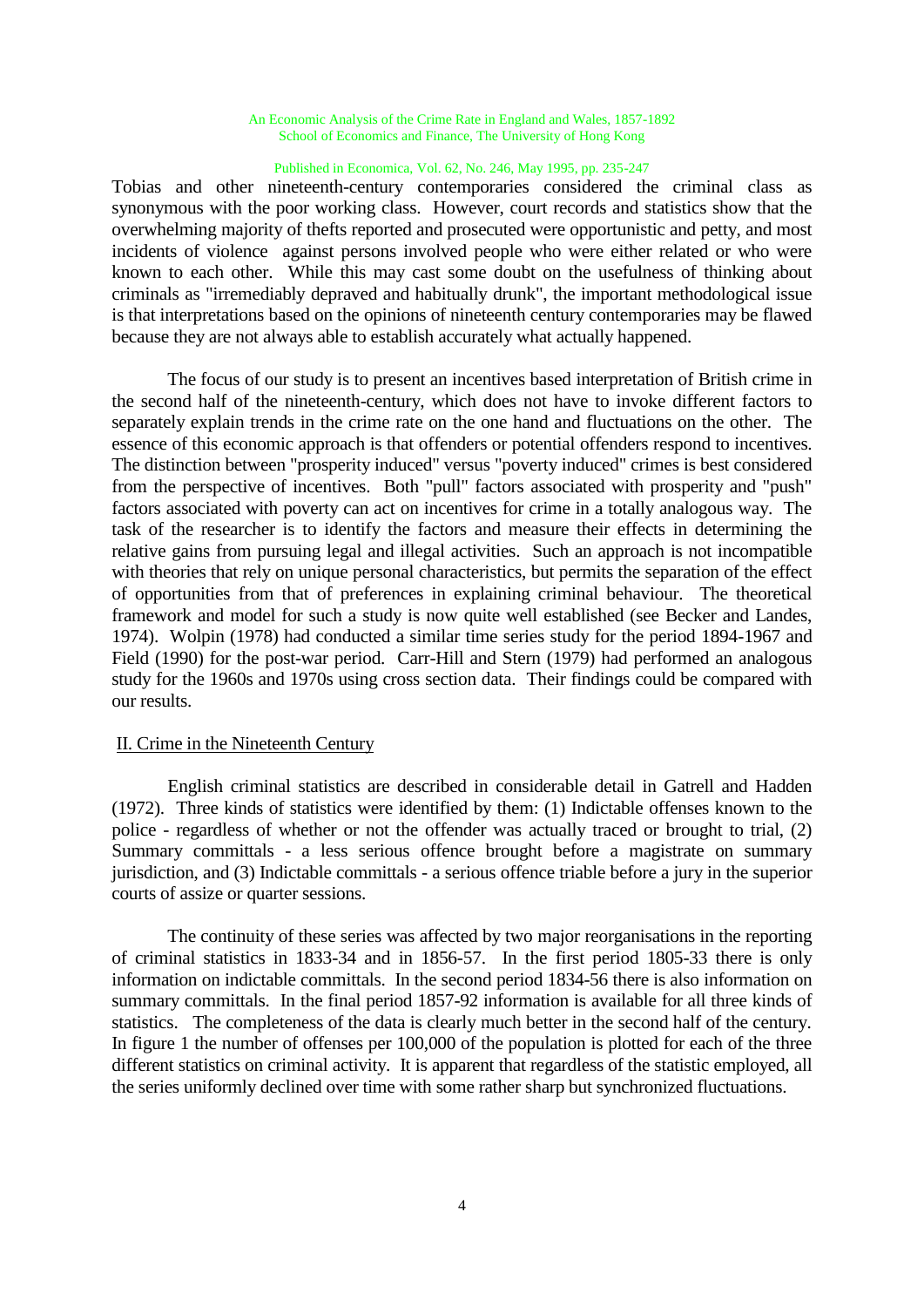Published in Economica, Vol. 62, No. 246, May 1995, pp. 235-247

#### [Figure 1](http://www.econ.hku.hk/~rycwong/personal/images/UKcrime/figure1.pdf)

Although the police and judicial reforms continued into the second half of the nineteenth century, most of the changes in the reporting of criminal statistics were completed before the second half. For example, the Juvenile Offenders Act of 1847, a second Juvenile Offenders Act of 1850, the Criminal Justice Act of 1855, and the County and Borough Police Act of 1856 were all in place before the period of our study. Legislation which shunted indictable offenses into summary jurisdictions would not have distorted the crime statistics we are interested in (see Philips, 1977). However, between the census years 1861 and 1891, the ratio of police to population in England and Wales increased by over 30 percent from 102 to 135 per 100,000 (see Martin and Wilson, 1969). The severity of the punishment also declined substantially over time, both in terms of statutory penalties and the actual sentencing of offenders (see Gatrell, 1980). The effect of these changes can have a significant effect on the reporting of crimes. Gatrell and Hadden (1972) suggested that the more serious distorting effects are likely to occur among the less severe types of crime. For this reason, indictable offenses known to police may still be the most consistent series over this entire period despite its shortcomings.

The social characteristics of prisoners and offenders also changed considerably in this period. After examining records contained in Prison and Police Returns, Gatrell and Hadden (1972) found that their "average literacy improved less than that of the population at large; a higher proportion of those imprisoned had previous gaol records; and their average age increased sharply." From 1840 onwards there was a rapid rise in national literacy rates, and particularly after the Elementary Education Act of 1870. Education effects crime in various ways. One of the direct effects of schooling, according to Ehrlich (1975), is that it reduces the amount of time available for criminal activities to those who are enroled in schools. Between 1840 and 1890, primary school enrolment in England and Wales increased at an annual rate of 6 percent, when the number of persons aged 5-14 was only rising at the rate of 1.5 percent. Emsley (1987) cited figures showing that the Elementary Education Act of 1870 resulted in 96601 parents being brought before the courts in the first year and, allegedly, half a million were prosecuted in the first twenty years of the legislation. One would expect that such strong measures may be quite effective at keeping children in schools, whom might otherwise become juvenile offenders. Over time these measure can result in a significant decline in the number of juvenile offenders. Prison figures compiled by Gatrell and Hadden (1972) showed that the proportion of juvenile prisoners declined from 12.4 percent to 3.2 percent among men in 1841, and from 9.9 percent to 1.0 percent among women in 1891. An alternative interpretation for the decline in the proportion of juvenile prisoners is that it is affected by changes in juvenile court procedures and sentencing policies.<sup>1</sup> The relative importance of these two factors may be difficult to ascertain.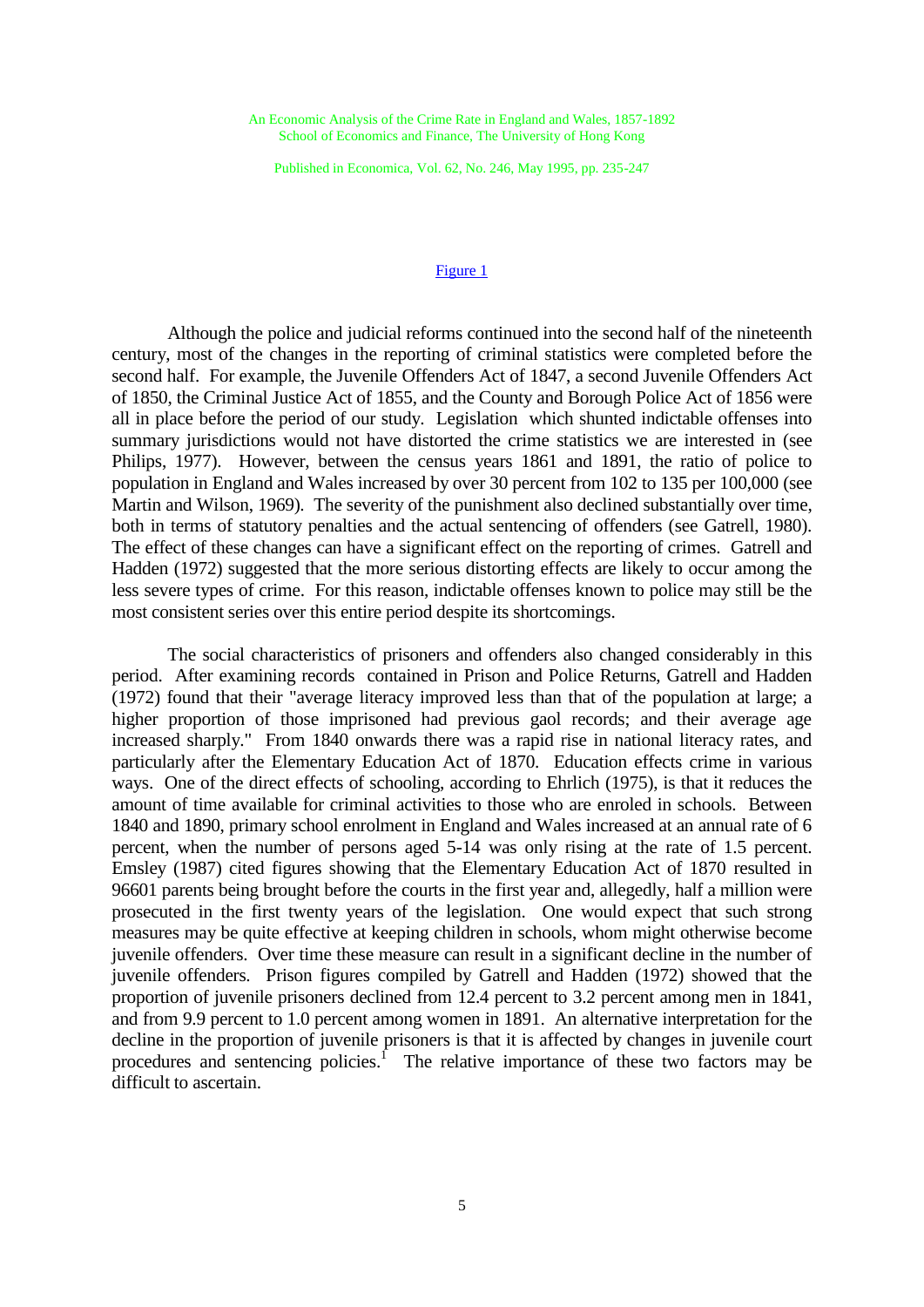### Published in Economica, Vol. 62, No. 246, May 1995, pp. 235-247

Another effect of schooling is to enhance human capital skills in legal activities more than illegal ones. If this is the case then over time we would observe a rising proportion of older criminals among the pool of offenders. These are people who are unable to benefit from improved schooling opportunities. This would be reflected in both the age distribution of the prisoners and the proportion of them who have previously been gaoled. These are borne out by evidence from prison records compiled by Gatrell and Hadden (1972). In 1860 the proportion of prisoners who had been previously gaoled was 26.1 percent from men and 42.4 percent for women. The figures rose to 45.6 percent and 63.0 percent, respectively, in 1890. There was a similar marked increase in the proportion of prisoners aged thirty years and over from 30.1 percent among men and 31.2 percent among women in 1841 to, respectively, 50.8 percent and 59.4 percent in 1891. The sharp increase is not merely a result of the decrease in the proportion of juvenile offenders, but results from an upward shift in the age composition of the offenders. Throughout this period the age composition of the population as a whole had remained relatively stable.<sup>2</sup> Therefore, relative to the population as a whole, the pool of potential offenders were becoming a less and less representative group in terms of educational attainment and access to opportunities in legal activities.

The explanation for the reduction over time in crime rates in England and Wales in the second half of the nineteenth century may well have been partly a result of the rapid spread of education, which reduced the supply of potential offenders, especially among juveniles. Criminals were becoming an increasingly specialized group of older offenders, who had probably acquired considerable skills in criminal activities, but were too late to benefit from the spread of educational opportunities.

### III. Supply of Offenses: Model and Variables

The economic approach to criminal behaviour assumes that potential offenders act within a maximizing framework in making time-allocation decisions between legal and illegal sectors. The formal economic model is spelled out in detail in Ehrlich (1973) and Block and Heineke (1975). The implications of the model can be studied by specifying a supply curve for participation in illegal activities. Without specifying a formal supply model, the general function dependence can be expressed as:

$$
C_t = g(P_t, F_t, U_t, W_t^l, W_t^i, E_t)
$$
\n(1)

where  $C_t$  is the crime rate,  $P_t$  is the probability of being apprehended and convicted of the offence,  $F_t$  is the severity of the punishment,  $U_t$  is the economic risk of legal activity,  $W_t^l$  and  $W_t^i$  are the gains from legal and illegal activities, and  $E_t$  is the effect of rising educational standards in the population.

The crime rate is defined as all indictable offenses known to the police,  $C_t$ <sup>3</sup>. The probability of apprehension and conviction is defined as the ratio of the number of convictions to the number of indictable offenses known to police,  $P_t$ . The severity of the punishment is defined as the average number of years of imprisonment sentenced by the courts,  $F_t$ . Both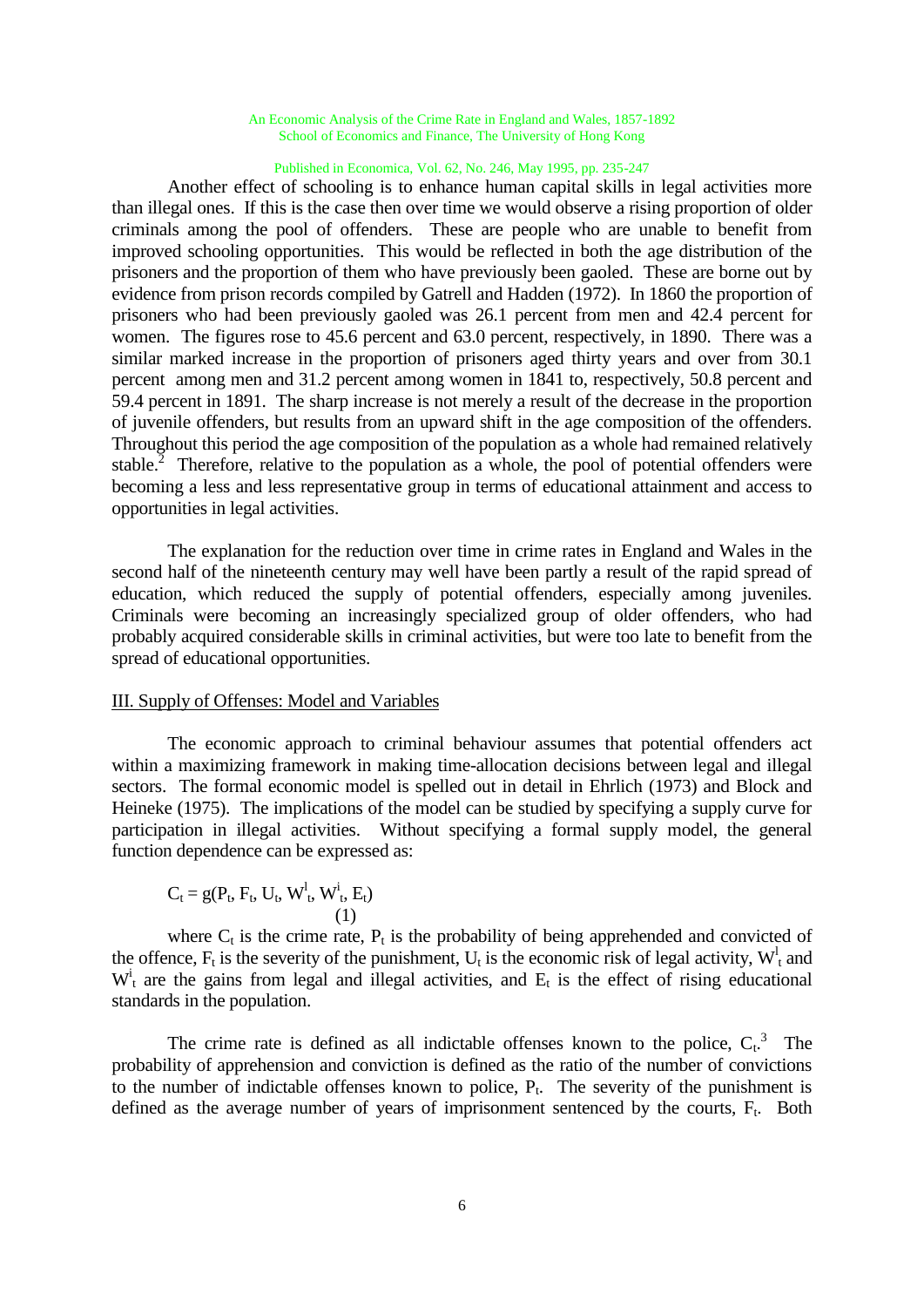#### Published in Economica, Vol. 62, No. 246, May 1995, pp. 235-247

variables are calculated from data available in the annual volumes of the Parliamentary Papers and are expected to have negative effects on the crime rate. The economic risk of legal work is measured by the unemployment rate,  $U_t$ , and is expected to have a positive effect on the crime rate.<sup>4</sup>

It is extremely difficult to measure gains from illegal activities independent of gains from legal activities. One plausible solution is to observe that the economic gain in legal activities are correlated with the wages of potential offenders and those in illegal activities depend on the state of the economy. Potential offenders are more likely to be those whose legal skills have not grown over time with the rest of the population. A plausible proxy for this is the index of real wages for workman of unchanged grade,  $W_{t}^{*}$ . A common proxy for the state of the economy is the real per capita net national income,  $Y_t$  and it is used as a measure of illegal gains.<sup>6</sup> Since goods available for theft may be purchased over a number of years, therefore, per capita income will be a lagging measure of potential illegal gains. This may be of particular relevance in relation to sharp downswings in the business cycle. An alternative measure of illegal gains would be to use the index of real wages for all workers,  $W_t$ , as an indicator of the standard of living of the population.<sup>7</sup> This latter measure is less affected by business cycle fluctuations and will be less correlated with the unemployment rate used to measure the economic risk of legal activity. In a cross-sectional study of regional crime rates, Carr-Hill and Stern (1979) used the rateable value of property per unit area as a measure of illegal gains, which is not available for this period.

In time series data, most of the proxies for legal and illegal gains are likely to be highly correlated with each other making identification a challenging econometric task. While one may think of wages and national income as capturing the effects of "prosperity induced" crimes and the unemployment rate as measuring the effects of "poverty induced" crimes, such an interpretation would be erroneous. The key problem is to distinguish sharply between those factors that effect legal as against illegal gains. Whether our proxies can serve this purpose is largely an empirical issue.

The impact of education on crime rates is extremely difficult to capture because of the paucity of data. A possible proxy is the per capita primary school enrolment rate,  $S_t$ <sup>8</sup>. However, this variable is more likely to be a good measure of the effect of education on crimes committed by juveniles, but not of other potential offenders. Since it is generally believed that educational standards rose more rapidly after the enactment of the Elementary Education Act of 1870, we constructed an alternative proxy using a linear spline variable,  $EEA(1870)$ <sub>t</sub>, with zero values until 1870 and positive trend values after 1870.

## IV. Supply of Offenses: Econometric Estimation

Estimation of equation (1) using time series data poses a number of problems. Variables like  $P_t$  and  $F_t$  are probably endogenously determined in the model since law enforcement activities are in part determined by the level of crime. This problem can be handled in part by lagged variables. Further distributed lag reactions arise because of the way agents form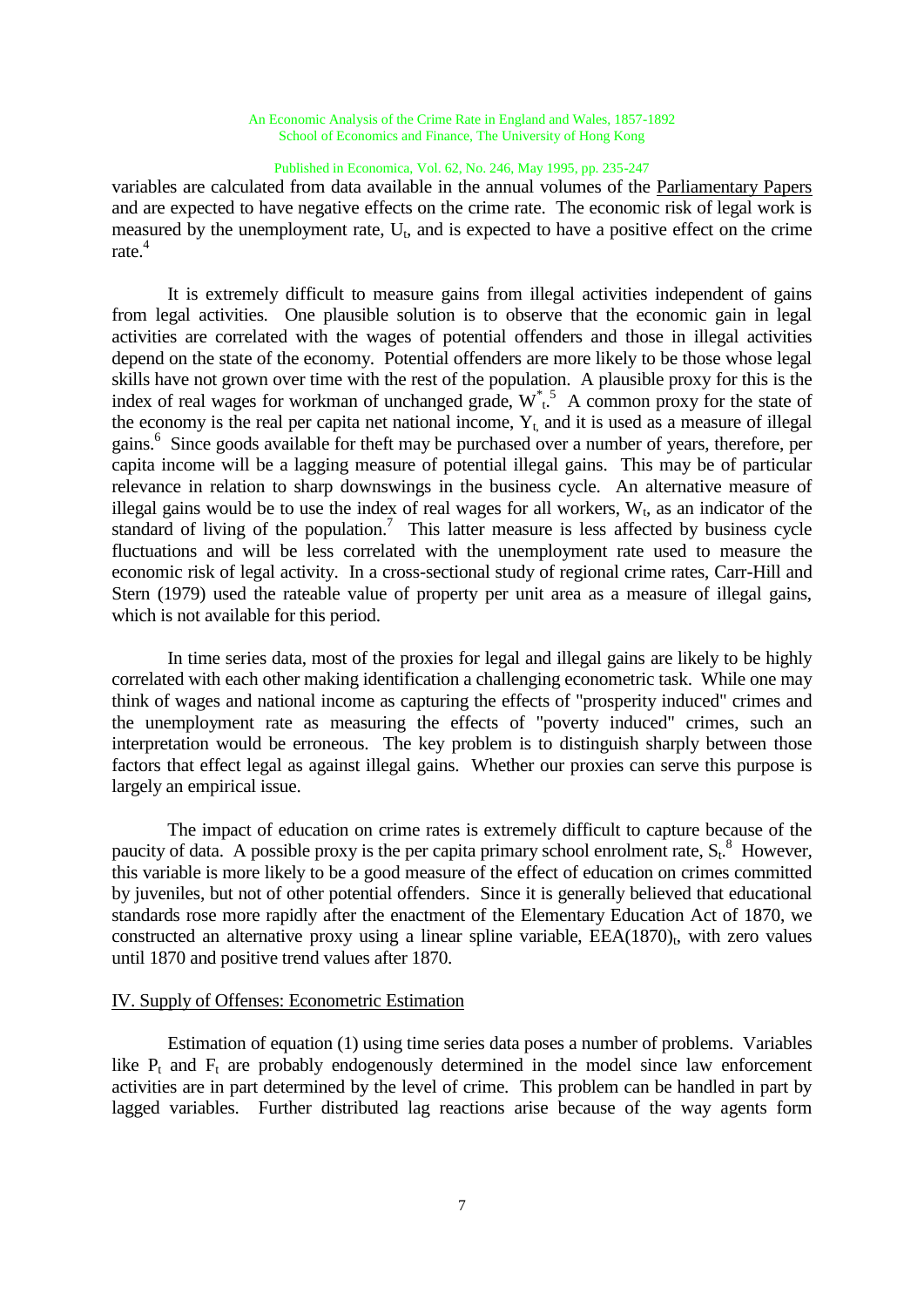### Published in Economica, Vol. 62, No. 246, May 1995, pp. 235-247

expectations about  $P_t$ ,  $F_t$ , and other right-hand side variables and because of possible lagged responses to them.

Most of the variables used in the empirical analysis are likely to be highly serially correlated and possibly non-stationary. The relative merits of modelling in level or difference form have to be considered seriously. A test for unit roots using the following autoregressive equation was estimated for each series:

$$
\Delta x_t = \alpha_0 + \alpha_1 x_{t-1} + \Sigma \alpha_{1+i} \Delta x_{t-i} + u_t
$$
\n(2)

All the variables are measured in logarithmic values. Table 1 presents the Dickey-Fuller (DF) and the augmented Dickey-Fuller (ADF) test statistics together with the associated critical values. The unit root hypotheses could not be rejected at the 95 percent level of significance for all variables with the exception of the unemployment rate. While these findings do not imply that the differenced data series alone merit analysis, it does suggests that the econometric model is best estimated in difference form.

A model which embeds both equations (1) and (2) is a linear equation involving all the variables with the lag lengths used in (2). Estimating such an unrestricted autoregressive distributed lag model is not feasible given the number of observations in the data set. Using shorter lag lengths for equation (2) appear arbitrary and may fail to capture essential features of the dynamic model. It is necessary to choose a model with a more restricted parametrization by deleting certain lagged variables. Several considerations guided the simplification procedure. Firstly, the overall dynamic specification has to yield a plausible static equilibrium solution with interpretable parameters. Secondly, a model with relatively few independent variables is not only more easily understood, but also, it avoids the danger that an excessive number of variables induces overfitting. Another benefit of simplification is sample size considerations. Thirdly, where a selection is otherwise equivocal, is seems sensible to use lagged rather than contemporaneous variables to avoid dependence on questionable exogeneity assumptions. Finally, diagnostic tests for white noise, functional form, normality and homoscedastic residuals are employed to check any specific selection.

Table 2 presents estimates and test statistics of four autoregressive distributed lag equations with restricted parametrization. All variables used in the regression equations are in logarithmic values and are expressed in lower case acronyms. Almost all the coefficients are statistically significant and have the expected signs. Table 3 calculates the hypothetical steady state equilibrium results, defined by all change ceasing. Since the coefficients of the lagged crime rate variable,  $c_t$ , are negative in all the regressions presented in Table 2, the corresponding coefficients in Table 3 are identical to those in Table 2.

In all four equations the probability of apprehension and conviction has a significant negative effect on the crime rate. Similar effects were obtained for the twentieth-century by Wolpin (1978) and Carr-Hill and Stern (1979). The effect of the average length of sentence is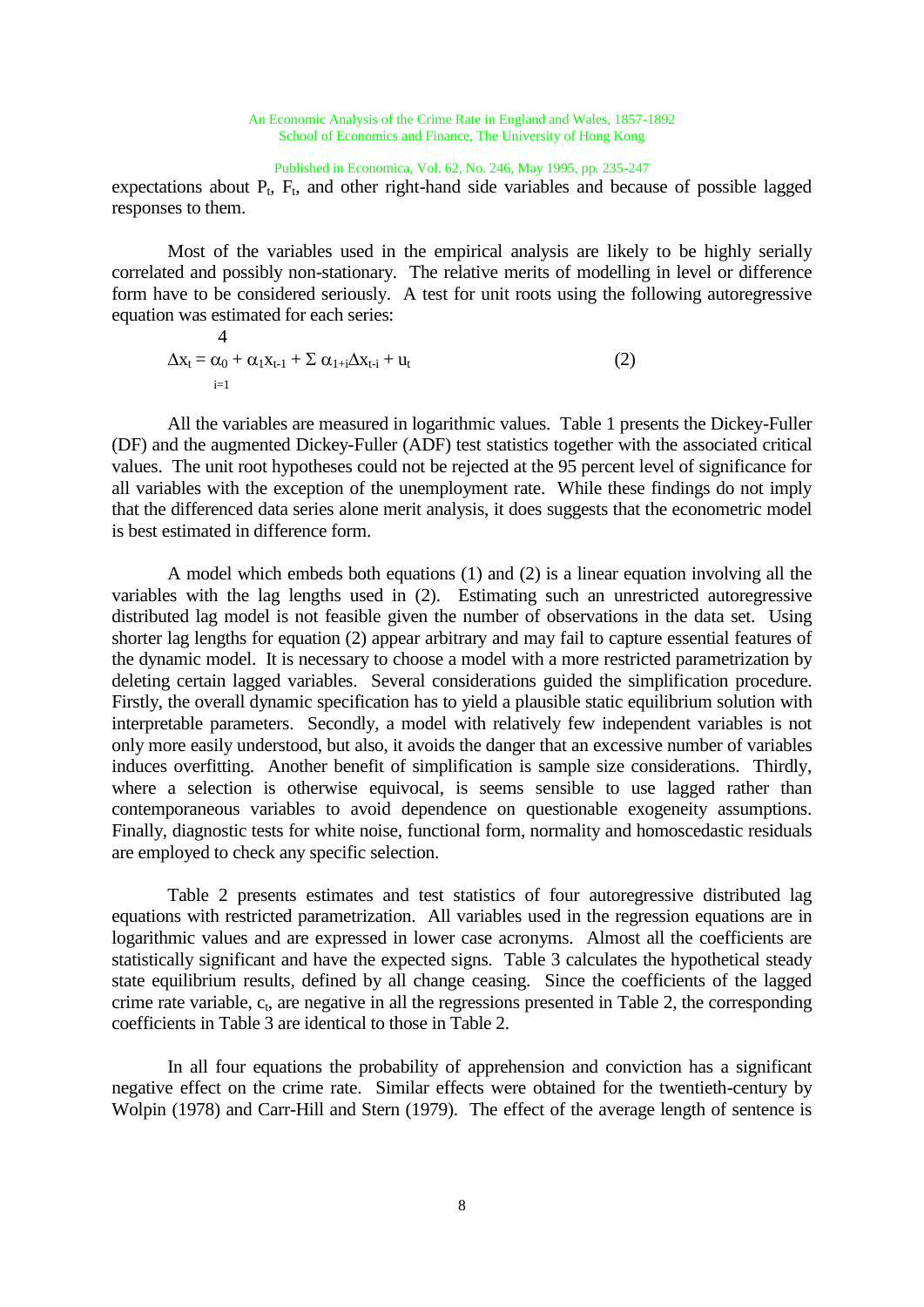Published in Economica, Vol. 62, No. 246, May 1995, pp. 235-247

significantly negative in all cases. This contrasts with results obtained by Wolpin for a later period.<sup>9</sup>

The unemployment rate is found to have a significant positive effect on the crime rate, implying that increasing the risk of finding legal work encourages crime. This contradicts the Gatrell and Hadden view that changes in unemployment due to business cycle swings became unimportant as a determinant of the crime rate in the second half of the nineteenth century.

The real wage rate for workman of unchanged grade, a proxy for legal gains of potential offenders, was found to be significantly negative in three of the four regressions. The real per capita net national income and the real wage rate, both serving as proxies for illegal gains, were found to have weak positive effect on the crime rate. Our results differ from Wolpin's earlier findings for the modern period where the effects of income or wage variables on the crime rate when entered individually were generally insignificant. By contrast, Carr-Hill and Stern who used the rateable value of property per area to measure illegal gains found a significant positive effect on the crime rate. These results indicate that distinguishing between legal and illegal gains is important in explaining the effect of economic variables on criminal activity.

The spline variable as a proxy for the effect of the 1870 Elementary Education Act is found to be significantly negative in one regression. The per capita primary school enrolment rate is found to have an insignificant negative effect on the crime rate. There is only weak evidence that a faster growth rate in the average level of education reduces the rate of crime.

Most of the estimated results are as expected, but they should be interpreted with some caution because of the difficulties inherent in historical data.

### V. Conclusion

This paper has shown that a relatively simple economic model focusing on a few key variables can help explain the crime rate in England and Wales in the second half of the nineteenth century. It was found that offenders respond to incentives. In particular, changes in the opportunities for legal and illegal gains as measured by the real wage rate of workman of unchanged grade, the real per capita net national income, and the unemployment rate have the expected effects on the crime rate. Such findings contradict claims made by Tobias about the irrelevance of incentives explicitly stated in his conception of a habitual criminal class. Our results, however, can be consistent with the observation that over time criminals were increasingly drawn from the pool of frequent offenders whose legal opportunities lagged behind the population in general. The most important point of this study is to emphasize the importance of making sharp distinctions between variables which primarily affect legal gains and those which affect illegal gains.

The effects of the variables relating to law enforcement and criminal justice are more difficult to assess. Measurement problems in a period with considerable institutional changes and misspecifications in the estimation model are part of the problem.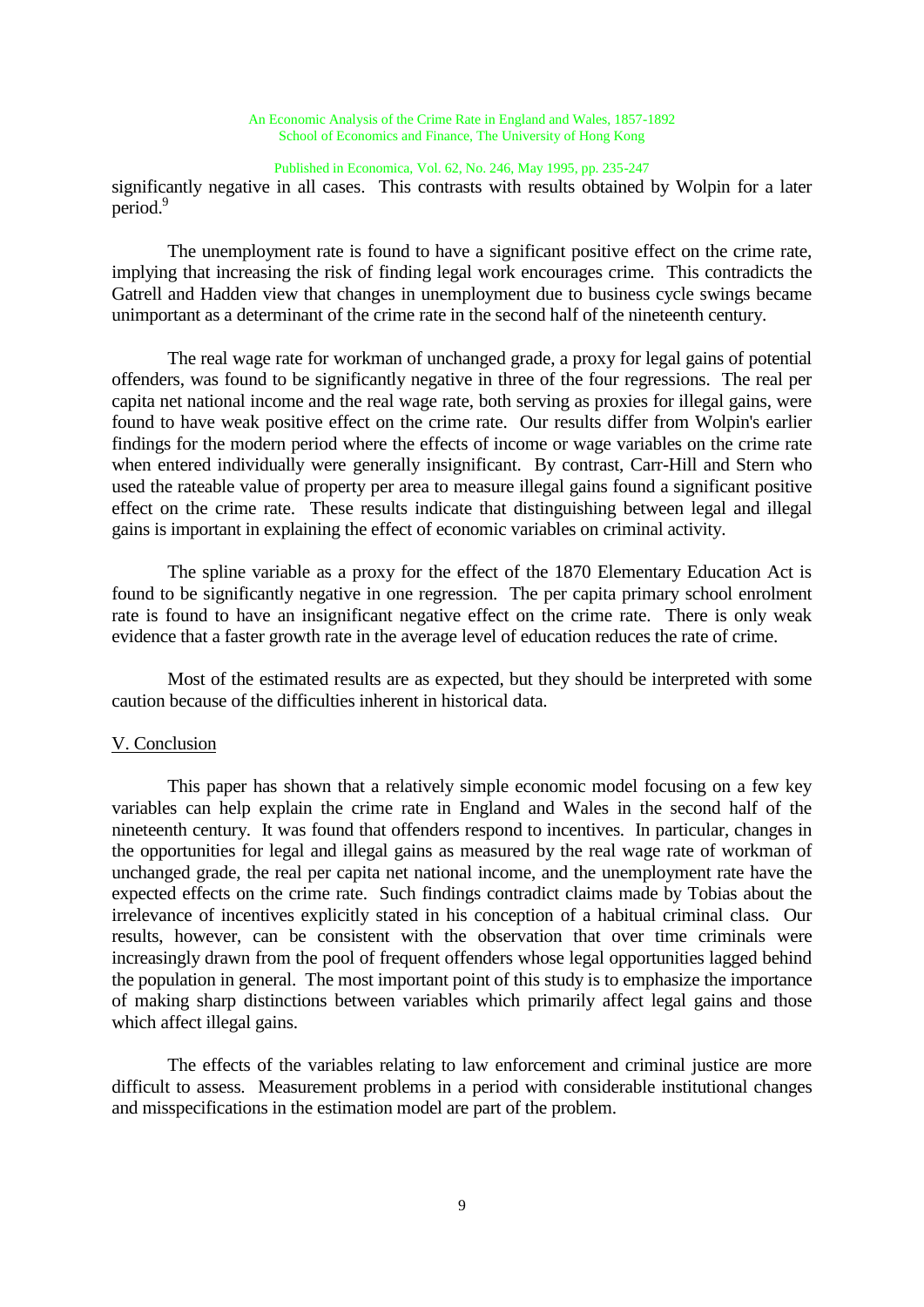Published in Economica, Vol. 62, No. 246, May 1995, pp. 235-247

Finally, it is worth noting that only the real wage index of unchanged workman grade, the real per capita net national income, the education spline, and the primary school enrolment variables displayed a consistent secular trend with values that rose more or less consistently over the period 1857-92. This means that the declining crime rate observed in this period is primarily explained by the rising economic prosperity and educational standards of the population. These were important variables because they altered the incentives of the people to enter into criminal activities over time.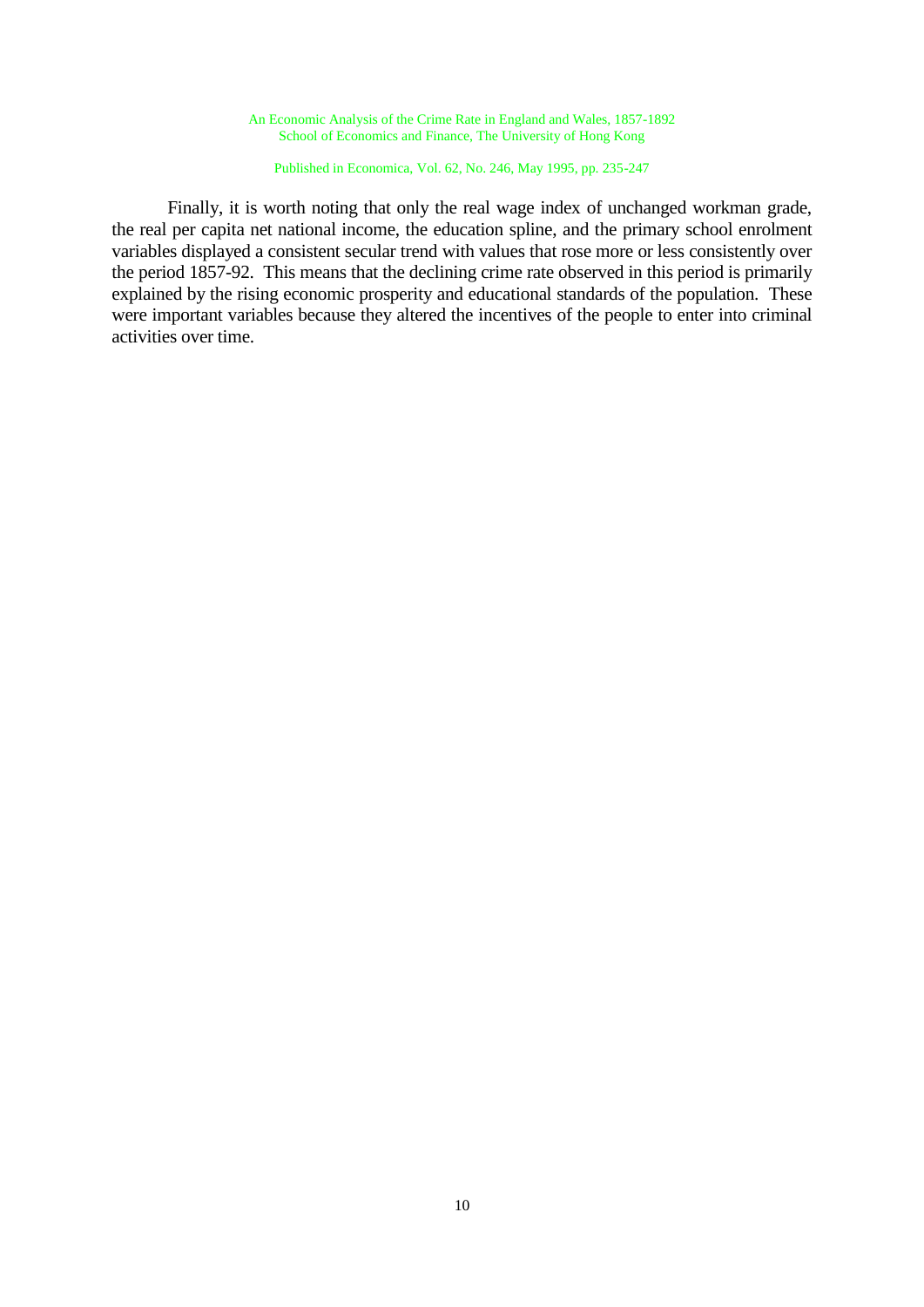Published in Economica, Vol. 62, No. 246, May 1995, pp. 235-247

## Footnotes

- \* This article was written while the author was a Visiting Scholar at the Hoover Institution, Stanford University. An earlier version of this paper was presented at the Workshop in Applications of Economics at the University of Chicago. I am indebted to Gary Becker, Isaac Ehrlich, Donald McCloskey, Jacob Mincer, T.W. Schultz, and the late George Stigler and two anonymous referees for comments. The usual disclaimer applies.
- 1. I owe this point to a referee.
- 2. The percentage of the population between the ages of 30 and 59 out of the base group between the ages of 10 and 59 were 42.7 percent among men and 42.8 percent among women in 1841, and 43.6 percent among men and 44.2 percent among women in 1891 (see Mitchell and Deane, 1962 and 1975).
- 3. The crime data is given in Gatrell and Hadden (1972) and Gatrell (1980), both are compiled from Parliamentary Papers. The definition we use includes all indictable offenses known to the police, which were overwhelmingly property related offenses. Although finer classification is available, we prefer to analyze an aggregate index because it is not always meaningful to allocate police activity to different types of offenses.
- 4. The unemployment rate is obtained from Feinstein (1961).
- 5. The index of real wage rates of workman of unchanged grade is obtained from Wood (1909).
- 6. The real net national income per capita is given in Mitchell and Deane (1962).
- 7. The index of real wage rates is also obtained from Wood (1909).
- 8. The primary school enrolment rate is obtained from Mitchell and Deane (1975).
- 9. We also experimented with two other definitions: the proportion of convicted criminals who were imprisoned and the proportion who were sentenced to penal servitude. Both variables performed less well than the average length of imprisonment in the regressions. These results are not reported. Wolpin (1978) and Carr-Hill and Stern (1979), however, obtained significantly negative coefficients when similarly defined variables were used. We are inclined to believe that these alternative measures are of poor quality because of changes in penal and judicial institutions in the nineteenth-century (see Bailey, 1981 and Jones, 1982).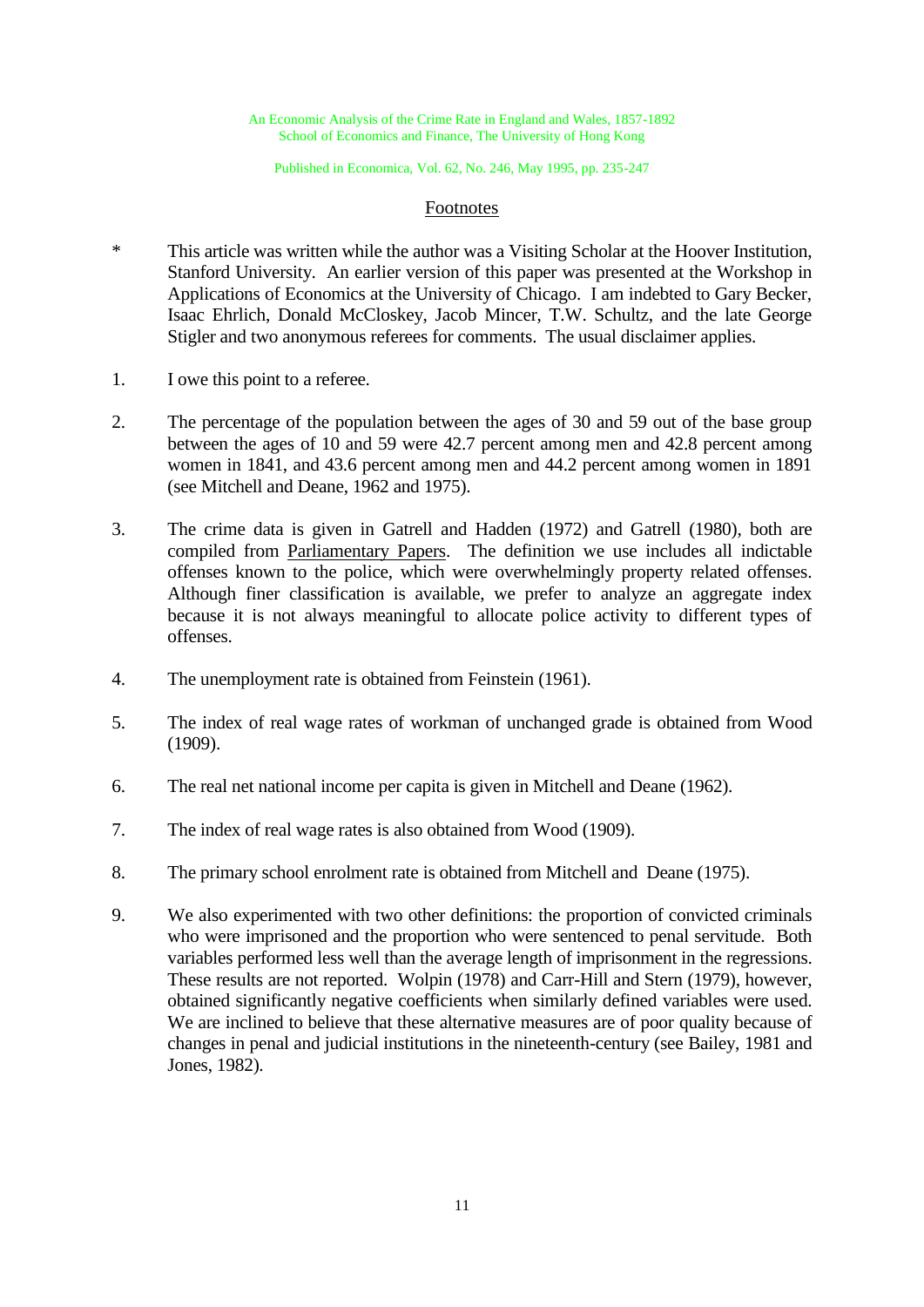Published in Economica, Vol. 62, No. 246, May 1995, pp. 235-247

### References

- 1. Bailey, V. (1981). *Policing and Punishment in Nineteenth Century Britain*, (ed.). New Brunswick, New Jersey: Rutgers.
- 2. Becker, G.S. and Landes, W.M. (1974) *Essays in the Economics of Crime and Punishment*, (eds.). New York: Columbia.
- 3. Block, M. and Heineke, J. (1975). A Labor Theoretic Analysis of the Criminal Choice. *American Economic Review*, 65, 314-325.
- 4. Bonger, W.A. (1916). *Criminality and Economic Conditions*. Boston: Little-Brown.
- 5. Carr-Hill, R.A. and Stern, N.H. (1979). *Crime, the Police and Criminal Statistics*. New York: Academic.
- 6. Ehrlich, I. (1973). Participation in Illegitimate Activities: A Theoretical and Empirical Investigation. *Journal of Political Economy*, 81, 521-565.
- 7. Ehrlich, I. (1975). On the Relation between Education and Crime. In F.T. Juster (eds.), *Education, Income, and Human Behaviour*. New York: McGraw-Hill.
- 8. Emsley, C. (1987). *Crime and Society in England, 1750-1900*. London: Longman.
- 9. Feinstein, C.H. (1961). Income and Investment in the United Kingdom 1856-1914: A Note. *Economic Journal*, 71, 367-389.
- 10. Field, S. (1990). *Trends in Crime and Their Interpretation: A Study of Recorded Crime in Post-War England and Wales*. Home Office Research Study No. 119, London: HMSO.
- 11. Gatrell, V.A.C. (1980). The Decline of Theft and Violence in Victorian and Edwardian England. In V.A.C. Gatrell, B. Lenman, and G. Parker (eds.), *Crime and the Law*, London: Europa.
- 12. Gatrell, V.A.C. and T.B. Hadden (1962). Criminal Statistics and their Interpretation. In E.A. Wrigley (eds.), *Nineteenth Century Society*. London: Cambridge.
- 13. Great Britain, Parliament (1857-1892). Parliamentary Papers, Accounts and Papers, Judicial Statistics (England and Wales), Annual Volumes.
- 14. Jarque, C.M. and A.K. Bera (1980). Efficiency Tests of Normality, Homoscedasticity, and Serial Independence of Regression Residuals. *Economics Letters*, 6, 255-259.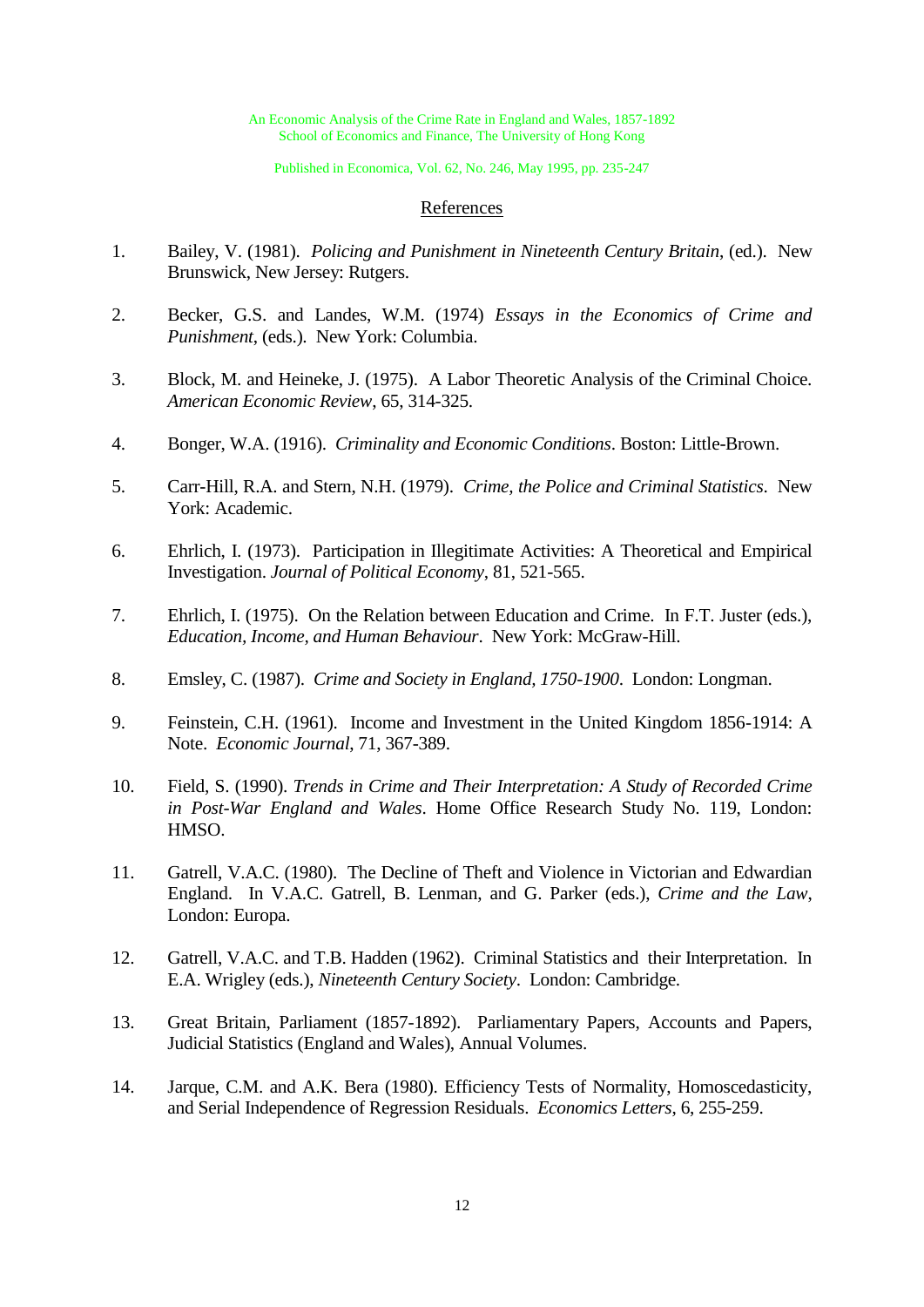Published in Economica, Vol. 62, No. 246, May 1995, pp. 235-247

- 15. Jones, D. (1982). *Crime, Protest, Community and Police in Nineteenth-Century Britain*, (ed.). London: Routledge and Kegan Paul.
- 16. Koenker, R. (1981). A Note on Studentising a Test for Heteroscedasticity. *Journal of Econometrics*, 17, 107-111.
- 17. Martin, J.P. and G. Wilson (1969). *The Police: A Study in Manpower*. London: Heinemann.
- 18. Mitchell, B.R. and P. Deane (1962). *Abstracts of British Historical Statistics*. London: Cambridge.
- 19. Mitchell, B.R. and P. Deane (1975). *European Historical Statistics*. New York: Columbia.
- 20. Morrison, W.D. (1891). *Crime and Its Causes*. London: S. Sonnenschein.
- 21. Philips, D. (1977). *Crime and Authority in Victorian England*. London: Croon Helm.
- 22. Ramsey, J.B. (1969). Test for Specification Errors in Classical Linear Least-Squares Regression Analysis. *Journal of the Royal Statistical Society*, B, 31, 350-371.
- 23. Tobias, J.J. (1967). *Crime and Industrial Society in the Nineteenth Century*. New York: Schocken.
- 24. Tobias, J.J. (1972) *Nineteenth Century Crime in England: Prevention and Punishment*, (ed.). New York: Barnes and Noble.
- 25. Thomas, D.S. (1925). *Social Aspects of the Business Cycle*. London: Routledge.
- 26. Wolpin, K. (1978). An Economic Analysis of Crime and Punishment in England and Wales, 1894-1967. *Journal of Political Economy*, 86, 815-840.
- 27. Wood, G.H. (1909). Real Wages and the Standard of Comfort since 1850. *Journal of the Royal Statistical Society*, 72, 36-45.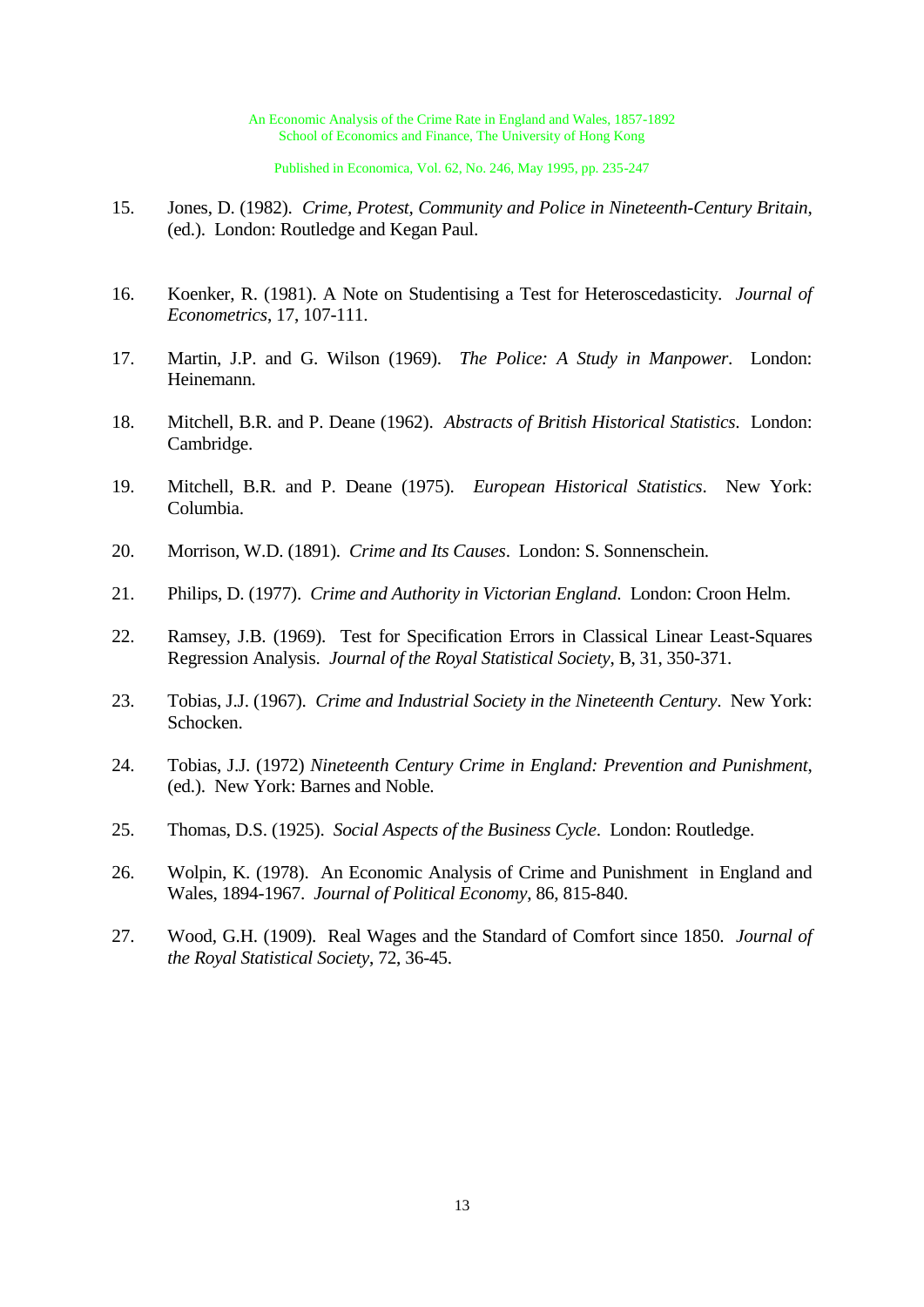Published in Economica, Vol. 62, No. 246, May 1995, pp. 235-247

# Table 1

| Dependent | DF        | ADF(1)    | ADF(2)    | ADF(3)    | ADF(4)    |
|-----------|-----------|-----------|-----------|-----------|-----------|
| $c_{t}$   | $-0.3113$ | $-0.8323$ | $-0.1212$ | $-0.3698$ | $-0.0855$ |
|           | $(-2.95)$ | $(-2.95)$ | $(-2.95)$ | $(-2.96)$ | $(-2.96)$ |
| $p_t$     | $-2.2187$ | $-1.6794$ | $-1.9431$ | $-1.8759$ | $-1.6157$ |
|           | $(-2.95)$ | $(-2.95)$ | $(-2.95)$ | $(-2.96)$ | $(-2.96)$ |
| $f_t$     | $-0.9412$ | $-0.6380$ | $-0.4483$ | $-0.9551$ | $-0.6906$ |
|           | $(-2.95)$ | $(-2.95)$ | $(-2.95)$ | $(-2.96)$ | $(-2.96)$ |
| $u_t$     | $-2.7403$ | $-5.1507$ | $-3.1432$ | $-2.9885$ | $-2.7128$ |
|           | $(-2.94)$ | $(-2.95)$ | $(-2.95)$ | $(-2.96)$ | $(-2.96)$ |
| $S_{t}$   | $-1.5129$ | $-0.8761$ | $-0.3050$ | $-1.0934$ | $-1.0866$ |
|           | $(-2.95)$ | $(-2.95)$ | $(-2.95)$ | $(-2.96)$ | $(-2.96)$ |
| $W_t$     | $-0.9232$ | $-0.6096$ | $-0.5508$ | $-0.6591$ | $-0.8379$ |
|           | $(-2.95)$ | $(-2.95)$ | $(-2.95)$ | $(-2.96)$ | $(-2.96)$ |
| $W_t$     | $-0.9753$ | $-0.5359$ | $-0.4580$ | $-0.6326$ | $-0.9445$ |
|           | $(-2.95)$ | $(-2.95)$ | $(-2.95)$ | $(-2.96)$ | $(-2.96)$ |
| $y_t$     | $-0.9900$ | $-0.5339$ | $-0.6805$ | $-0.6779$ | $-0.3189$ |
|           | $(-2.95)$ | $(-2.95)$ | $(-2.95)$ | $(-2.96)$ | $(-2.96)$ |

# Unit Root Tests of Variables

(1) 95 percent critical values in parentheses (see Dickey and Fuller (1979).<br>(2) All variables are measured in logarithmic values.

All variables are measured in logarithmic values.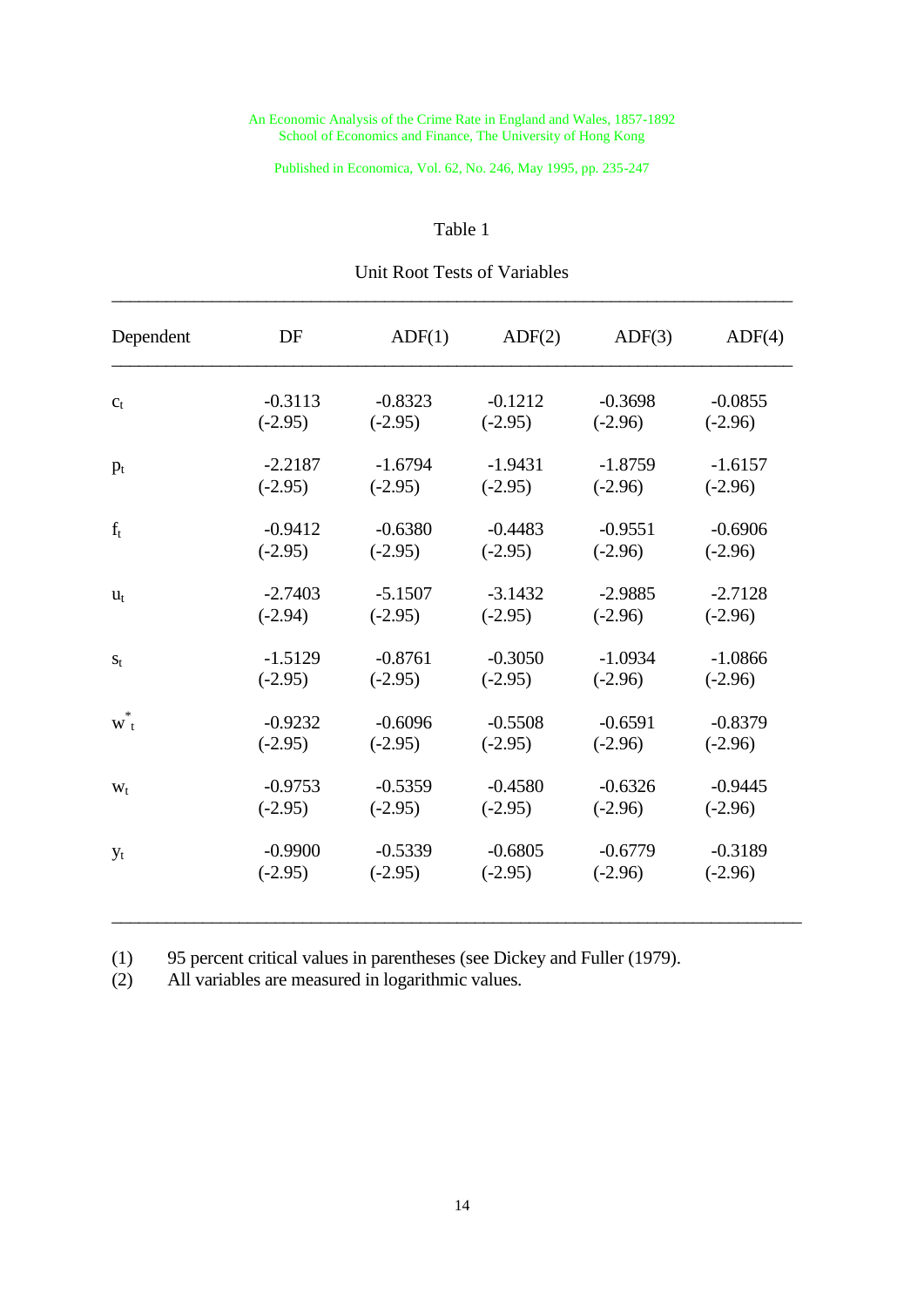## Published in Economica, Vol. 62, No. 246, May 1995, pp. 235-247

| Dependent Variable          | $\Delta c_t$ | $\Delta c_t$ | $\Delta c_t$ | $\Delta c_t$ |
|-----------------------------|--------------|--------------|--------------|--------------|
| Intercept                   | 11.0405      | 9.8073       | 10.9763      | 11.2421      |
|                             | (6.06)       | (5.99)       | (6.87)       | (6.67)       |
| $c_{t-1}$                   | $-1.4109$    | $-1.0966$    | $-1895$      | $-1.1155$    |
|                             | (8.79)       | (7.94)       | (9.56)       | (9.35)       |
| $p_{t-1}$                   | $-0.3028$    | $-0.3737$    | $-0.4247$    | $-0.3742$    |
|                             | (2.39)       | (1.87)       | (3.96)       | (2.08)       |
| $f_{t-1}$                   | $-0.5008$    | $-0.4386$    | $-0.2238$    | $-0.2046$    |
|                             | (4.65)       | (3.18)       | (2.13)       | (1.59)       |
| $\mathbf{u}_{\mathrm{t-1}}$ | 0.0501       | 0.0326       | 0.0271       | 0.0237       |
|                             | (3.00)       | (2.03)       | (1.87)       | (1.55)       |
| $\mathbf{w}^*_{t}$          | $-2.7499$    | $-1.8952$    | $-1.1066$    | $-1.1102$    |
|                             | (2.15)       | (1.39)       | (3.68)       | (3.52)       |
| $W_t$                       | 1.0473       | 0.4640       |              |              |
|                             | (1.93)       | (1.39)       |              |              |
| $y_t$                       |              |              | 0.2495       | 0.3610       |
|                             |              |              | (1.36)       | (1.91)       |
| $\mathbf{S}_\text{t}$       |              | $-0.1115$    |              | $-0.0366$    |
|                             |              | (1.43)       |              | (1.05)       |
| EEA(1870) <sub>t</sub>      | $-0.0130$    | $-0.0062$    |              |              |
|                             |              | (3.27)       | (1.71)       |              |
| $\Delta c_{t-1}$            | 0.6262       | 0.5171       | 0.5372       | 0.5144       |
|                             | (4.82)       | (4.05)       | (4.77)       | (4.43)       |
| $\Delta c_{t\text{-}2}$     | 0.5193       | 0.4824       | 0.5162       | 0.5316       |
|                             | (3.64)       | (3.27)       | (4.25)       | (3.93)       |
| $\Delta p_{t-3}$            | 0.2056       | 0.2370       | 0.1955       | 0.2432       |
|                             | (1.97)       | (1.98)       | (1.88)       | (2.35)       |
| $\Delta f_{t\text{-}1}$     | 0.4031       | 0.3603       | 0.2173       | 0.2368       |

# Table 2 OLS Regressions of All Indictable Offenses Known to the Police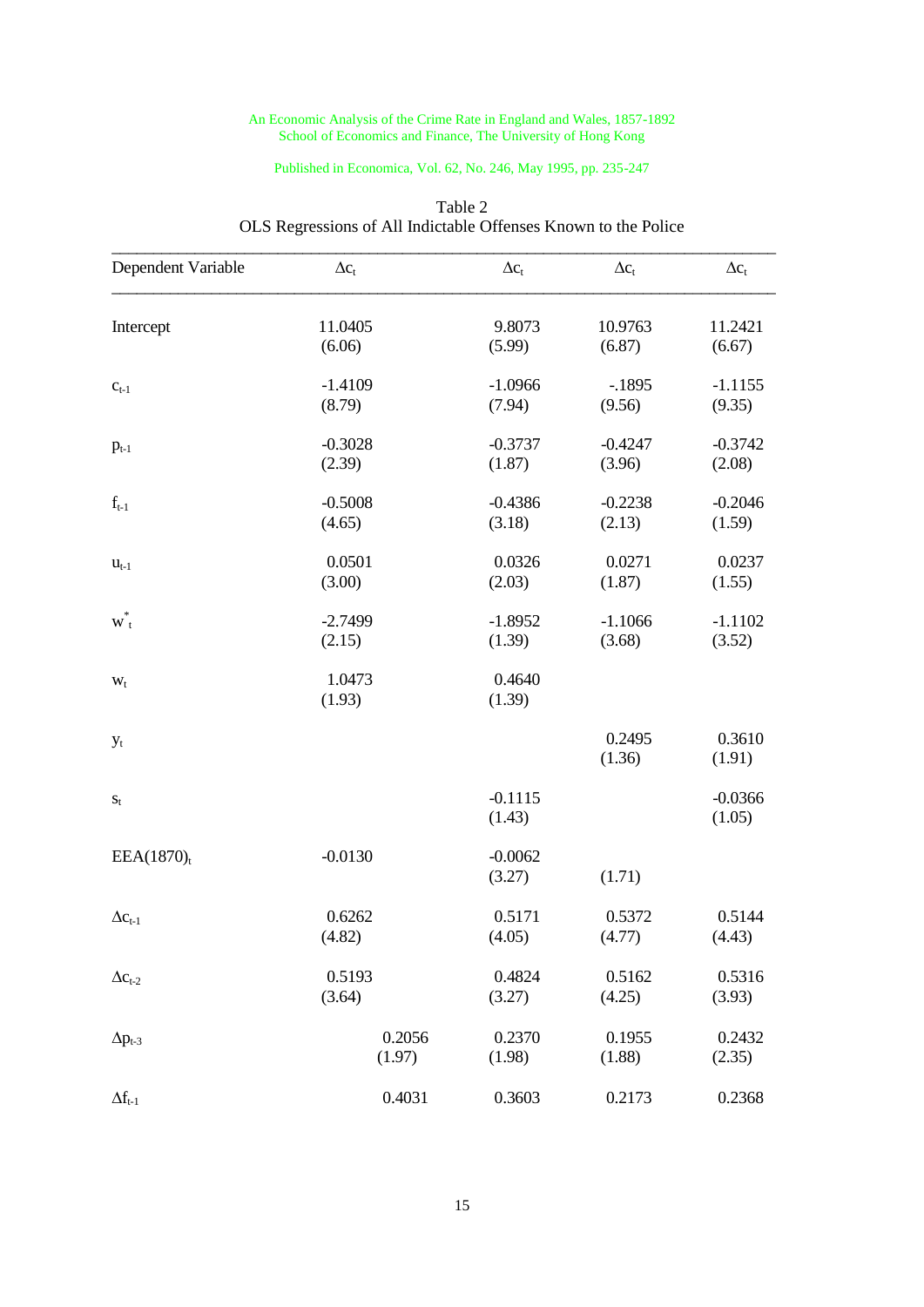| (1.93)<br>$-0.0335$<br>(2.31) |
|-------------------------------|
|                               |
|                               |
|                               |
|                               |
|                               |
|                               |
|                               |
|                               |
|                               |
|                               |
|                               |
| 0.3961                        |
| (1.71)                        |
| 0.7786                        |
| 0.0248                        |
| 2.1745                        |
|                               |
| 0.0169                        |
| 2.7732                        |
| 0.4355                        |
|                               |

(1)  $\xi_1(1)$  is the Lagrange multiplier test for residual serial correlation and is distributed as  $\chi^2(1)$ .

(2)  $\zeta_2(1)$  is Ramsey's (1969) RESET test of functional form specification using the square of the fitted values and is distributed as  $\chi^2(1)$ .

(3)  $\qquad \xi_3(2)$  is Bera and Jarque's (1980) test for normality and is distributed as  $\chi^2(2)$ .

(4)  $\xi_4(1)$  is Koenker's (1981) test for heteroscedasticity based on the regression of squared residuals on square fitted values and is distributed as  $\chi^2(1)$ .

(5) Absolute t-values in parentheses.

(6) All variables are measured in logarithmic values.